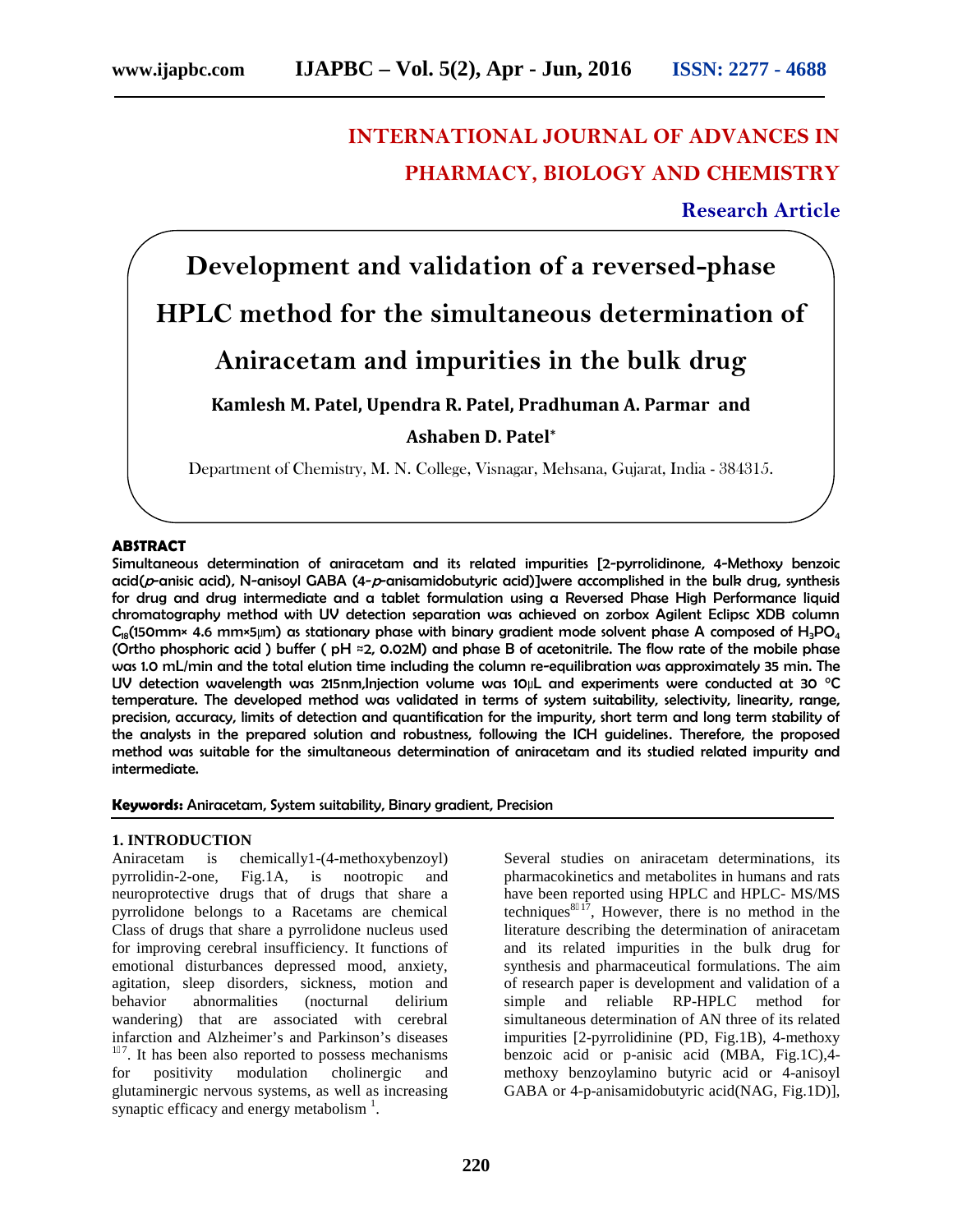in the bulk drug, drug synthesis intermediate and in a tablet formulation.

The unique feature and novelty of the proposed method is that first time these three compounds are determined simultaneously. In previous work  $8-9$  for the determination of AN and its three metabolites  $PD, MBA, NAG$  in biological samples  $18-19$ . Two successive methods were proposed, one for AN,MBA,NAG and the other for PD. The difficulty of such a determination is due to the chemical diversity of the analytes, a very polar compound (PD), two acidic substances (MBA and NAG) and hydrophobic components (AN). A Zorbox Eclipsc XDB C<sub>18</sub> column (150mm  $\times$  4.6mm  $\times$  5µm) as stationary phase combined with RP and a gradient elution program was chosen to compensate for the extreme compound polarities and online synthesis preparation of drug. The option of ZorboxEclipsc XDB C<sup>18</sup> column RP-chromatography was not considered in order to avoid the well-known drawbacks of this technique which are the long equilibration time substantial UV detection of the acid base reagents to be washed from the column and the almost impossible use of gradient elution.

The developed method was validated for the analysis of bulk drug and drug intermediate, and in a tablet formulation. The method was intended to be simple, sensitive, accurate, LOQ and LOD, linearity, precision, recovery and accuracy, robustness, solution stability for all studied compound. The increased sensitivity for the three impurities was a demand in the present work because of the very low concentration needed for the validation of the method  $\left($ <0.05% of the active drug). Synthesis for drug and  $\left($ 2). drug intermediate and check drug and impurities to Aniracetam, 4-Methoxy benzoic acid, N-anisoyl GABA, 2-pyrrolidinone,online % of analysis for (IPC) monitoring in reaction and final drug analysis (Fig.2);its molecular weight is 219.2 g/mol with molecular formula of  $C_{12}H_{13}NO_3$  its dissociation contents (pKa) are reported. Melting point of compound is  $121^{\circ}$ C to  $122^{\circ}$ C.

# **2. MATERIALS AND METHODS**

# *2.1 Instrumentation and software*

The HPLC system of Agilent HPLC 1100 Series, Variable Wavelength Detector (VWD), The Diole Array Detector (DAD) Microprocessor, quaternary pump, Agilent Technologies international sarl,1100 series, auto sample, micro auto sample, preparative auto sample, Thermostatic column compartment used for this entire study and chromatographic separation was achieved on Eclipse XDB  $C_{18}$  (150 mm×4.6) mm×5µm) column as stationary phase with binary gradient mode.

#### *2.1 Chemicals and reagents*

Acetonitrile (HPLC Grade), Ortho phosphoric acid (85 %, AR), Hydrochloride acid (AR), Sodium hydroxide (AR), Hydrogen Peroxide (AR) and Methanol (HPLC) were purchase from SD-Fine Chemical Ltd., India. Milli-Q water used for the experiments.

#### *2.2 Standards and Sample Materials*

The pharmaceutical grade Aniracetam (99.9%), 4- Methoxy benzoic acid (99.9%), N-anisoyl GABA (99.9%) and 2-pyrrolidinone (99.9%) were gifted by ShriHari Ohm Chemicals &Pharma Company, India. Other chemicals used for the analysis (AR grade) were procured from Spectrochem & SD Fine Ltd., Ahmadabad, India.

#### *2.3Details of Method:*

Chromatographic conditions are given in Table 1.

# *2.4 Preparation of solutions*

#### *2.4.1 Diluted standard solution:*

Accurately weighted 500 mg of Aniracetam is transferred to 100 mL volumetric flask and diluent is added to desire volume. The concentration of sample is 5000ppm.

#### *2.4.2 Impurity stock solution*

(1). 25 mg of 4-Methoxy benzoic acid is accurately weighted and transferred in 50 mL volumetric flask and diluent is added to desire volume. Concentration of the sample is 500 ppm.

25 mg of N-anisoyl GABA is accurately weighted and transferred to 50 mL volumetric flask and diluent is added to desire volume. Concentration of the sample is 500 ppm.

(3). 25 mg of 2-Pyrrolidinone is accurately weighted and transferred to 50 mL volumetric flask, and diluent is added to desire volume. Concentration of the sample is 500 ppm.

#### *2.4.3 Standard stock solution*

500 mg of Aniracetam(reference/working standard) is accurately weighted and transferred in to 100 mL volumetric flask, and diluent isadded.5.0 mL impurity(1 stock solution), 1.5 mL impurity(3 stock solutions) and 0.5 mL impurity (2 stock solutions) aresonicatedfor 10 min, and make up to 100 mL with diluent. The concentration of aniracetam is 5000 ppm, 4-Methoxy benzoic acid is 25 ppm, 2- Pyrrolidinone is 7.5 ppm and N-anisoylGABA is 2.5 ppm.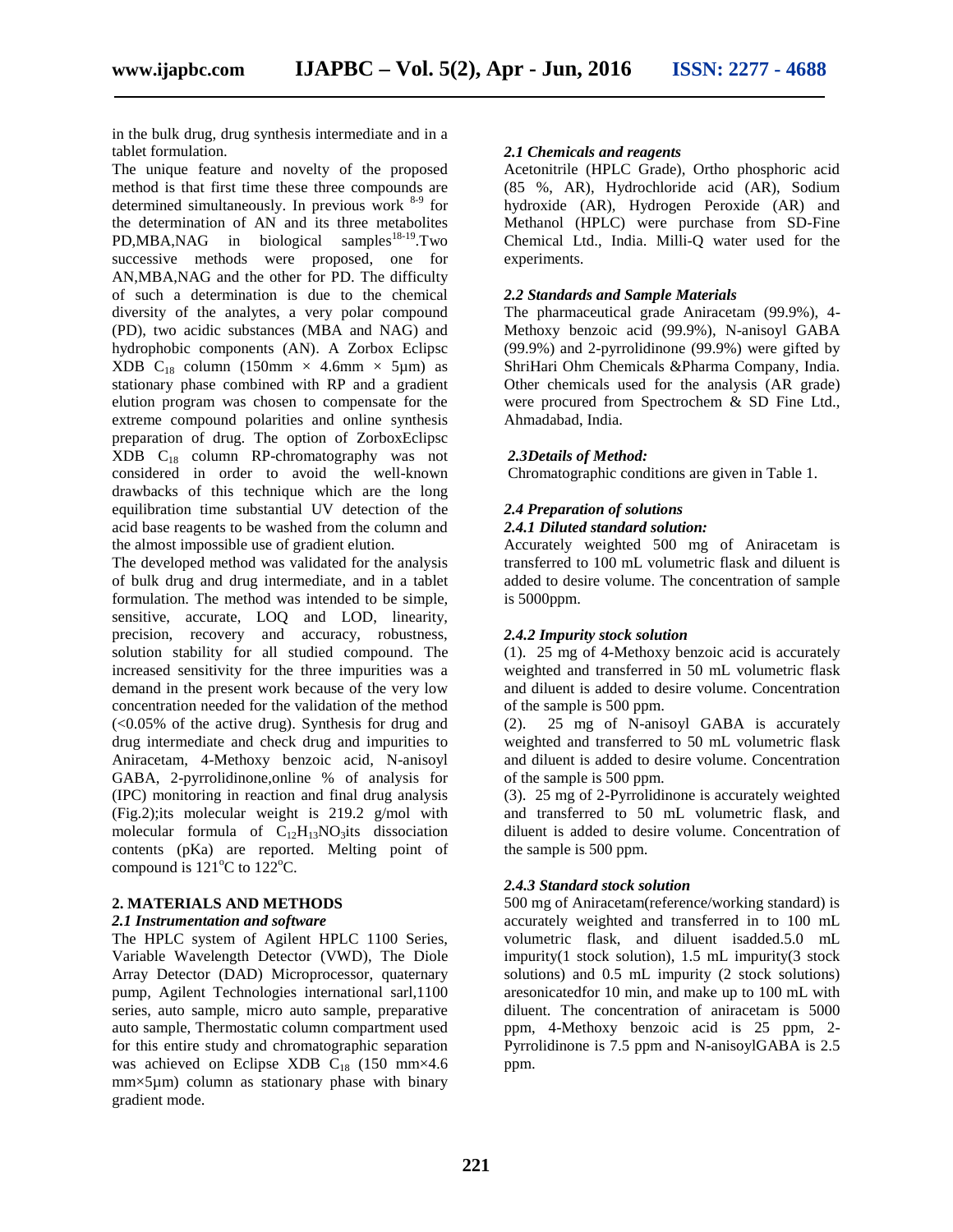#### *2.4.4 Resolution Solution*

10.0 mL Standard stock solution is taken in to 100 mL volumetric flask, and makes up to 100mL with diluent. This solution is sonicated for 10 min.The sample concentration of aniracetam is 500 ppm, 4- Methoxy benzoic acid is 2.5 ppm, 2-Pyrrolidinon is 0.75 ppm and N-anisoylGABA is0.25 ppm.

## *2.5 Method Validation*

Validation of the developed method for determination of aniracetam and three impurities is performed according to ICH guidelines with standards bulk drug and powder<sup>20,  $\overline{2}$ 1</sup>. Thus, system (Fig.: suitability along with method selectivity, specificity, linearity, range, precision (repeatability) and intermediate precision, accuracy, limits of detection and quantification of the three impurities, short team and long term stability of the analysts in the prepared solutions and robustness have been demonstrated.

## *2.5.1 System suitability*

The system suitability solution (diluted in diluent and contained each compound at a concentration level of 0.5mg/mL) was prepared as a mixed standard solution of AN and the three impurities (Fig.3).

## *2.5.2 Selectivity*

Selectivity of a method can be defined as the absence of any interference at retention times of peaks of interest and is normally evaluated by observing the chromatograms of blank sample and spiked with the API (Active Pharmaceutical Ingredient) in the presence of all impurities in the diluent the bulk drug and the formulation in this work due to the lack of an appropriate placebo solution the verification using a complete series of the excipients solutions of each excipient were prepared diluted in diluent and injected in the HPLC (Fig.3).

#### *2.5.3 Linearity and range*

Standard calibration curves were prepared as discussed in section 2.4.1 (for aniracetam) and 2.4.2 to 2.4.4 (for impurities).The data of peak area of each analyte versus corresponding concentration were treated by linear least square regression analysis at six complete calibration curves were constructed in six consecutive days for each compound (Fig. 4).

## *2.5.4 Precision and accuracy*

The precision of the determination of aniracetam and impurities was studied with respect to both repeatability and intermediate precision by one-way for six consecutive days using the daily calibration curves five concentration levels were used for the (low, medium, high) were used and the prepared

samples were analyzed in duplicate. The repeatability and intermediate precision were expressed as the % relative standard deviation (% RSD)of the analyst concentration. The accuracy of the method for all analytes was expressed as intra and inter-assay accuracy, and was obtained using the data of the previous precision experiments from the relative error of the mean concentration and the theoretical concentration of each day independently. The inter assay accuracy was determined from the relative error of the mean concentration at each level for the six day as a whole over the theoretical concentration (Fig.5).

# *2.5.5 Recovery*

Recovery studies of AN and its three impurities were performed, both in bulk drug and in the powder formulation, using the standard addition method in particular, for the estimation of the recovery of AN in powder a level of four solution was prepared the first solution was a powder test solution prepared in such a way to contain a nominal concentration 0.5mg/mL of AN and impurities. The other three solution with appropriate aliquots of the stock solution of AN and level 75%, 100%, 125%, LOQ add amounts AN powder for the recovery studies on the impurities a similar procedure was followed. The only difference was that the concentration of AN in this level of solution was the method nominal concentration of the powder test solution 0.5mg/mL in this solution four standard additions of all impurities were performed (75%,100%,125%,LOQ).

# *2.5.6 Limit of Detection (LOD) and Limit of Quantification (LOQ)*

The limit of detection is the lowest concentration of the analyte in a sample that can be detected, but not necessarily quantities, under the stated experiment conditions. The limit of quantification is the lowest concentration of the analyte in a sample that can be determined with acceptable precision and accuracy under the stated experimental conditions (Fig.6). Study design:

Determine the LOD and LOQ for all impurities and AN and as unknown. Inject solution as per the following sequence. Evaluate the data and draw a linearity plot from the level, which detected to 150.0% of specification limit.

Calculation:

LOD and LOQ are calculated by using the formula given in ICH guideline.

Precision at LOQIf the signal to noise ratio for the data of LOD and LOQ observed using above calculation is satisfactory (signal to noise for LOQ 10 and for LOD 3), and then precision of LOQ and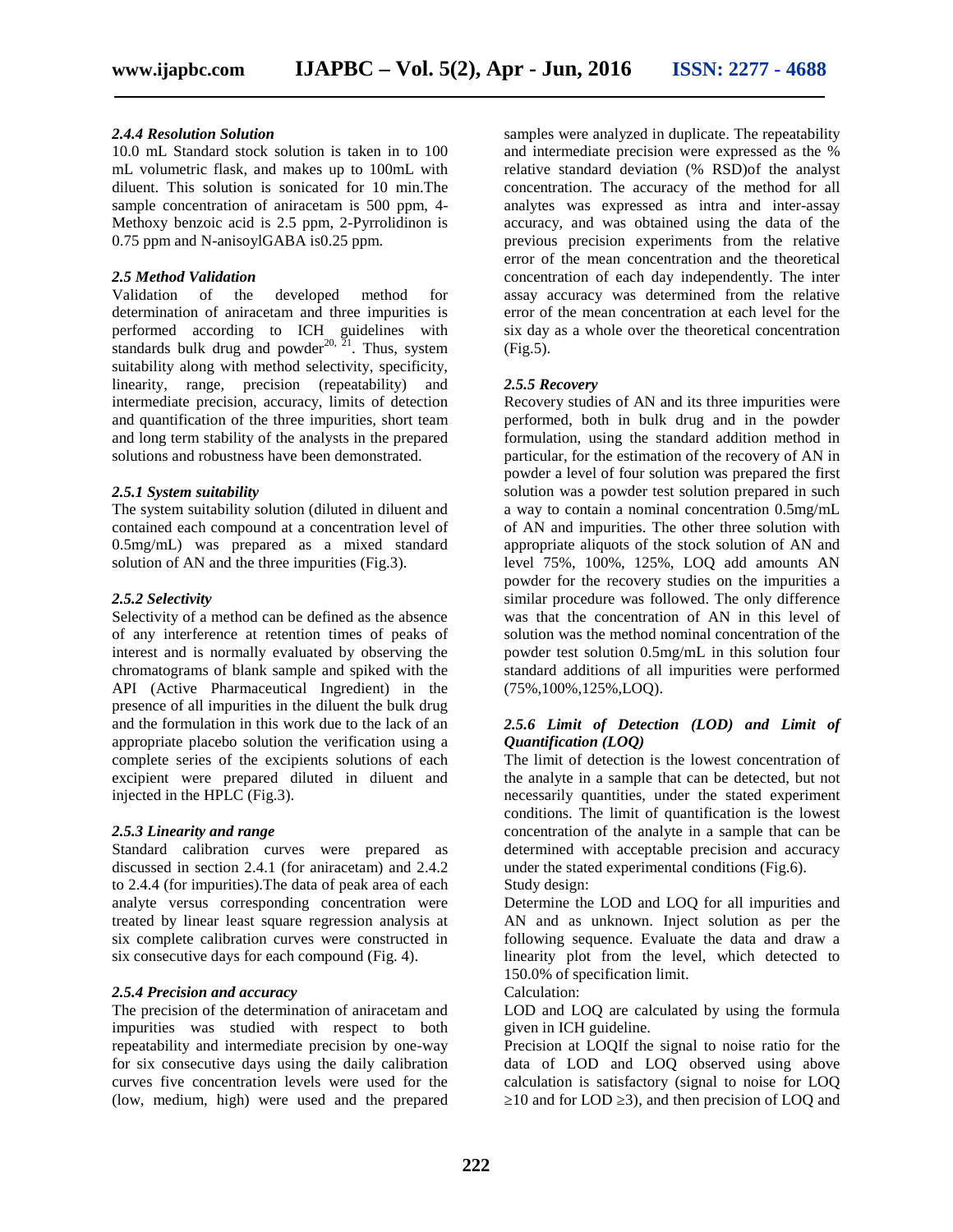LOD shall be done by injecting six replicate of LOQ solution and duplicate injections of LOD solution. Acceptance criteria:

System suitability parameter should comply, mention the LOD and LOQ level in % for AN and all impurities, % RSD for response of six injections at LOQ level should not be more than 10.0, Signal to noise ratio for LOO should be 10 and LOD should be 3.

#### *2.5.7Stability*

The stability of the studied compounds was estimated based on the studied comparison of the peak area of the analytes at  $t_0$  h over those after  $t_h$  h fist short term have their stability of aniracetam for 24 h and 48 h was examined in stock solutions prepared in diluents at room temperature and  $5^{\circ}$ C temperature and measured in standard solutions of AN and all impurities. Finally the long term stability of the stock solution of AN and all impurities in diluents (ACN:Water,50:50) are observed at same RT.

#### *2.5.8 Robustness*

The purpose of this study was to evaluate the influence of small changes in the operating conditions on certain responses of the method, affecting both the quality of the separation and the quantification of the analytes. Three major parameters were individually altered the flow rate. Evolution of the robustness of proposed method was approached by recording the retention time. The relative retention time of each imparity was calculating by dividing their  $t_R$  by the  $t_R$  of AN.

# **3. RESULTS AND DISCUSSION**

#### *3.1Optimization of chromatographic conditions*

The development of HPLC method for the determination of drugs has received great attention in analytical research because of their importance in quality control. The technique is unique, versatile, universal and basic, and well utilized by the researchers because of its ease of operation. The main objective of method development is to determine the drug and drug intermediate content of synthesis of drugs. The presence of the polar compound PD among the other constituents that necessitated an almost aqueous mobile phase led to the selection of Eclipse XDB C<sub>18</sub> (150 mm  $\times$  4.6 mm  $\times$  5µm) or equivalent column for the development of the proposed method. The highly polar nature of PD combined with the acidic nature of MBA and NAG and the relatively non polar behavior of AN demanded extensive optimization of the pH of the mobile phase and the need of and a gradient elution. The selection of the pH of the mobile phase was very

critical for pH<2,the peaks of the acidic substances MBA and NAG would move to the right, closer to the aniracetam peak for pH>2, these two substances would co elute and move to the left of the chromatogram. Finally, a linear gradient program with an initial mobile phase consisted of 0.02M ortho phosphoric acid  $(H_3PO_4, pH=2.0)$  was considered as the optimal for the adequate retention of PD and acceptable separation of the five compounds. The wavelength variation of the detector during the analysis was based on the maximum wavelength ( max) absorbance of the relevant compounds. PD absorbed below 220 nm. While MBA, NAG, and AN  $_{max}$ at 250,252,285 and 280nm. respectively. Thus the detector was set at 215nm at the beginning of the elution to achieve high enough sensitivity for PD detection, while keeping the background noise as low as possible. Then the wavelength was switched to 250nm for maximum sensitivity of MBA, and NAG, while for the pair of compounds. The 280 nm was selected in order to favor the sensitivity of the impurity over that of AN, finally the wavelength was set at the initial value of 215nm in order prepare the system for the next injection. The optimal wavelength Scheme along with details is given in section 2.3. A typical chromatogram of the separation of the five analytes under these conditions is presented in Fig 2.

# *3.2 Method Validation.*

#### *3.2.1System Suitability*

The system suitability test is very important because it ensures the validity of the analytical procedure. In present work, a mixed standard, consists of AN and the three impurities (described in section 2.5.1) was the system suitability solution used daily for this purpose. Thus the consistency of the retention time of AN  $(t_R)$ , the area of peaks, the relative retention times  $(Rt_R)$ , and resolution  $(R_S)$  between adjacent peaks were the critical parameters examined every day. During the validation of the method, the critical parameters of RS met the acceptance criteria (RS ≥1.5) and assured for good separation quantification 18 20 .

# *3.2.2 Selectivity*

Under the optimized chromatographic conditions in all studies, the obtained resolution between the adjacent peaks of AN and the three impurities in the way they eluted (PD, MBA, NAG, AN) was satisfactory  $(R_s > 3.2)$ . The critical resolution between PD and early eluted peaks at dead volume was always greater than 3.2, verifying reliable quantification of PD. Typical values of the following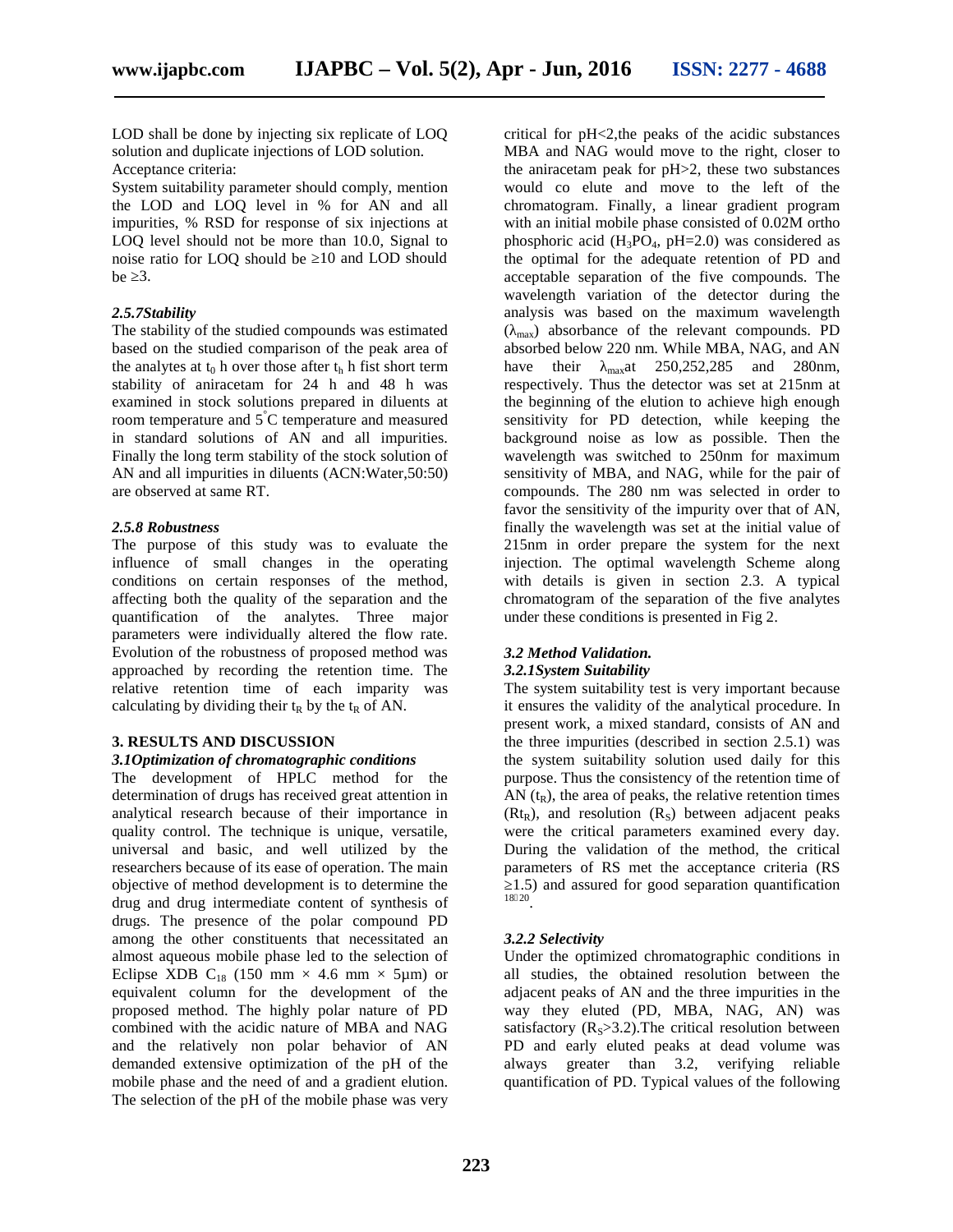chromatographic parameters  $t_R$ ,  $R_{tR}$ ,  $R_S$  obtained with the system suitability solution is shown in Fig.3.

In addition, Selectivity in the memodrin powder was tested by running individual solutions containing only the excipients of the formulation where it was found that there were no additional peaks coming from the excipients in the chromatogram (Fig.3).

## *3.2.3 Linearity and range*

Table 2 presents the analytical parameters of typical standard calibration curves of AN and its three related impurities in diluent. All calibration curves for AN presented coefficient of determination  $R^2$ >0.9999, while for the impurities  $R^2$  was greater than 0.995, as required  $2^{1-22}$ . A lack-of-fit test was performed for all calibration curves and the calculated  $R^2$ -values of the representative curves included in Table 2, were the following at 96% confidence level for AN correlation 0.99981,PD correlation 0.99555, MBA correlation 0.99992, NAG correlation 0.99914, system suitability parameter was comply. The correlation coefficient would not be less than  $0.995$ . Y- Intercept  $25%$  referred to the calculated response of the x-value corresponding to the concentration of the specification limit. Representative Linearity and range results in memodrin tablets are included in Fig.4 and Table2.

#### *3.2.4 Precision and accuracy*

The repeatability and intermediate precision were expressed as the % relative standard deviation (% RSD) of each analyte concentration using AN one way. The results are presented in Table 3.The signal to noise ratio for the data LOD and LOQ observed using above calculation is satisfactory then precision of the LOQ and LOD was done by injecting six replicate of LOQ solution (Fig.5) and duplicate injections of LOD solution. The signal to noise ratio for the data 100 % level observed using above calculation, is satisfactory then precision of the 100 % level was done by injecting six replicate of 100 % level solution(Fig.5).Above calculation is satisfactory then precision of % RSD for response of six injections at LOQ and 100 %level was not be more than 10.0%.Intermediate precision study expresses within- laboratory precision on different day, by a different analyst and on different instrument using same lot of sample as specified precision. Representative precision results in memodrin tablets are included in Table 3; system suitability parameter was complying.

# Accuracy study:

The accuracy of an analytical method is the closeness of test results obtained by that method to the true value. The true value is that result which was observed in the absence of error. Accuracy may often be expressed as present recovery by assay of known, added amount of analyte. Accuracy is a measure of the exactness of the analytical method that is true for all practical purpose.

# Study design:

Accuracy of the test method was be demonstrated by spiking all impurities and AN in a test sample at LOQ, 75%, 100%,125% level of target concentration. Three sets were prepared for each level. Inject this solution into the chromatographic system and record the area of impurity peak at each level Calculate the % recovery. Recovery studies were performed by the standard addition method in the bulk drug and in the powder formulation. The slopes of the standard calibration curves and those of the standard addition method were statistically same  $^{23}$ . Recovery values of AN and its four impurities have been found in the following ranges, AN 95.11% to 98.11%, PD 91.47% to 98.1%,MBA 93.58% to 101.78%, NAG 96.52% to 100.78%. Representative recovery results in memodrin tablets are included in Table 2 and Table 3.System suitability parameter was comply, and % RSD obtained from three sets was be NMT 10.0.Aceeptabble for recovery LOQ level( 90.9% to 96.0%) and 75%,100%,125% level (95% to 102%).Acceptable criteria for recovery study. Accuracy of the test method was to be demonstrated by spiking all impurities and AN in a test sample at 100% Level Representative Retention time (min). Related RT and Resolution, results in memodrin tablets are included inTable2.

# *3.2.7 Stability*

At the beginning of the method development, it was observed that aniracetam stock solutions prepared in diluent (Acetonitrile : Water; 50:50) seemed to be very unstable, and additional peaks appeared in the chromatograms. Therefore, based on this observation, a stability study on AN stock solution in diluent at RT and  $5^{\circ}$ Cfor 24 hrs, 48hrs followed at which they  $stable(Fig.5)$ .Although no significant degradation of AN, PD and MBA were produced receptivity at a very small rate, capable of elevating their concentration. In the case of MBA, where the hydrolysis was faster the concentration exceeded the acceptance limits at RT Specifically was % MBA and % NAG of API standard solution of diluent A seemed to be very stable.

The stability of individual standard solution of impurities in diluent was also examined. This study showed that PD, NAG, and could be considered as stable at RT for 48hrs. However, the standard solution of MBA was unstable with a tremendous peak are reduction after a period of 48 hrs at RT. It is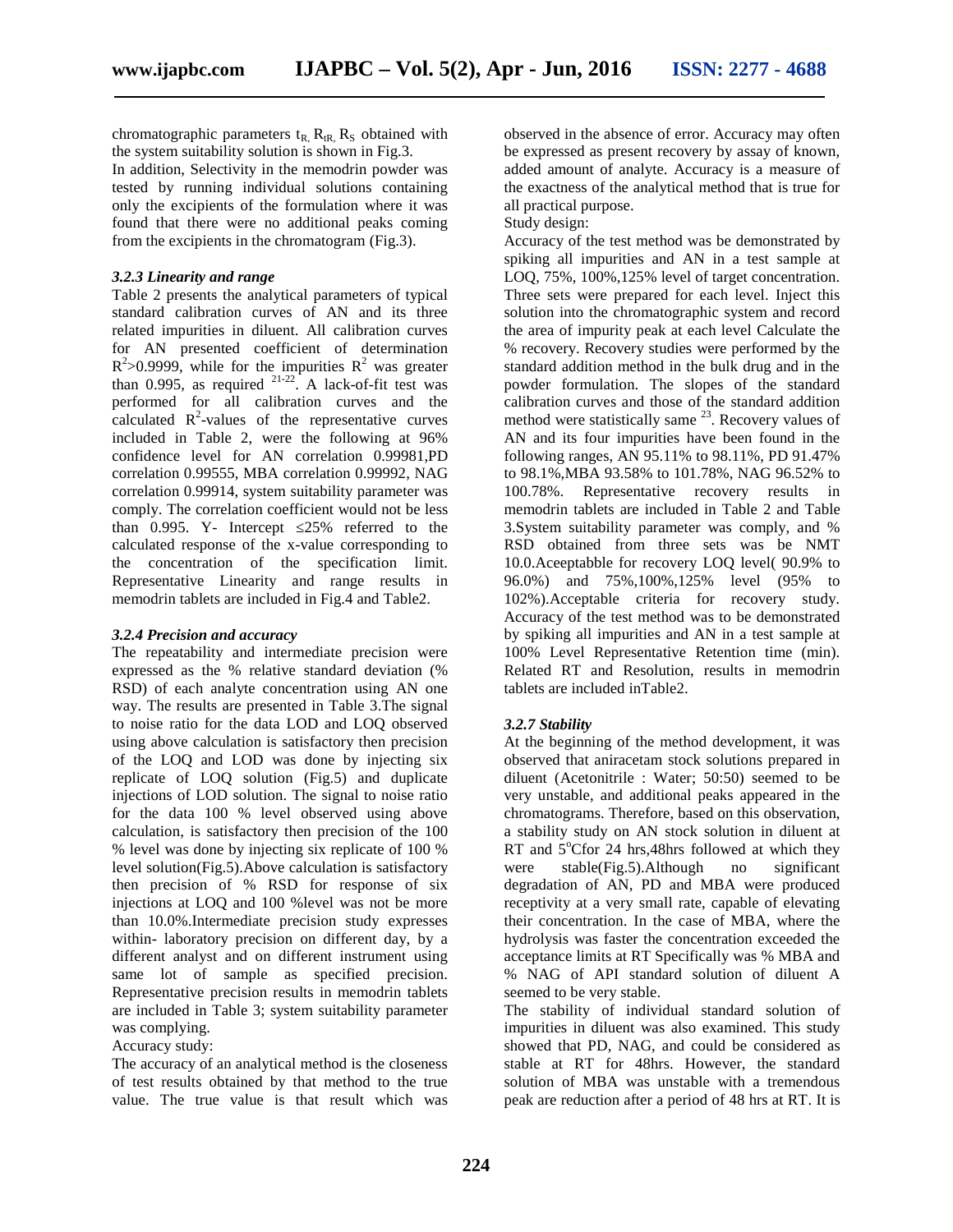as stable as at 5 °C. It should be noted were that zero level concentrations of impurities in figment unstable quantities much below the LOD level. Representative Linearity and range results in memodrin tablets are included in Table 4.

#### *3.2.8 Robustness*

The robustness of the method was evaluated by analyzing standards and best solutions at the methanol nominal concentration of AN ( $100\%$ level) in the presence of all impurities at 0.1 % of the parent drug peak. The parameters altered when the

flow rate was  $(\pm 10\%)$  0.9 or1.1mL/min instead of 1.0 mL/min, pH was( $\pm$ 0.1 pH unit)1.9 or 2.1 instead of 2.0and the different column. Representative Linearity and range results in memodrin tablets are included in Table 4.

Evaluation of the results was based mainly on the most important parameter of the separation e.g. resolution the method proved to be robust since resolution ( $R<sub>S</sub>$  2.0) met the acceptance limit( $R<sub>S</sub>$  1.5) for all compounds of interest.

| Column                | Eclipse XDB C <sub>18</sub> (150 mm $\times$ 4.6 mm $\times$ 5µm) or equivalent                                       |                  |                  |  |  |  |
|-----------------------|-----------------------------------------------------------------------------------------------------------------------|------------------|------------------|--|--|--|
| <b>Buffer</b>         | Buffer, 0.02 M Ortho phosphoric acid ( $H_3PO_4$ ) in water, pH was to 2.0, filtered through 0.45 $\mu$ m<br>membrane |                  |                  |  |  |  |
| Mobile phase-A        | <b>Buffer</b>                                                                                                         |                  |                  |  |  |  |
| Mobile phase-B        | Acetonitrile                                                                                                          |                  |                  |  |  |  |
| Diluent               | Water: Acetonitrile , 50:50 (V/V)                                                                                     |                  |                  |  |  |  |
| Column oven temp.     | $30^{\circ}$ C                                                                                                        |                  |                  |  |  |  |
| Detector              | UV-Vis. Detector                                                                                                      |                  |                  |  |  |  |
| Detection             | UV at 215 nm                                                                                                          |                  |                  |  |  |  |
| Injection volume      | $10.0 \mu L$                                                                                                          |                  |                  |  |  |  |
| Run time              | 30.0 minutes                                                                                                          |                  |                  |  |  |  |
| Post time             | 5.0 minutes                                                                                                           |                  |                  |  |  |  |
| Flow rate             | $1.0$ mL/ min                                                                                                         |                  |                  |  |  |  |
| Gradient<br>Programme | Time(min)                                                                                                             | Mobile Phase-A % | Mobile Phase-B % |  |  |  |
|                       | 0.01                                                                                                                  | 80               | 20               |  |  |  |
|                       | 10                                                                                                                    | 70               | 30               |  |  |  |
|                       | 20                                                                                                                    | 30               | 70               |  |  |  |
|                       | 30                                                                                                                    | 30               | 70               |  |  |  |

**Table 1 Details of Method: Chromatographic condition.**

**Table 2 Linearity,**  $t_R$ **(retention time), Coefficient of determination(** $\mathbb{R}^2$ **), Y-intercept,LOD and LOQ data for proposed Method of AN and MBA, NAG and PD**

| Substance  | Range $(mg/mL)$           | t <sub>R</sub><br>(retention time) | $Rt_R$ (relative<br>time) | Coefficient of<br>determination<br>$(R^2)$ | Y-intercept | LOQ.<br>(mg/mL)     | <b>LOD</b><br>(mg/mL) |
|------------|---------------------------|------------------------------------|---------------------------|--------------------------------------------|-------------|---------------------|-----------------------|
| AN         | $0.0025 - 0.75$           | 10.11                              |                           | 0.99981                                    | 359.650     | 0.019925            | 0.00655               |
| <b>MBA</b> | $0.0000125 -$<br>0.000375 | 8.51                               | 0.84                      | 0.99992                                    | $-0.2522$   | 0.0000916           | $3.02\times10^{-6}$   |
| <b>NAG</b> | 0.00000125-<br>0.000375   | 0.51                               | 0.51                      | 0.99914                                    | $-0.9386$   | $9.96\times10^{-6}$ | $3.28 \times 10^{-6}$ |
| <b>PD</b>  | 0.00000375-<br>0.001125   | 1.58                               | 0.16                      | 0.99555                                    | $-0.1276$   | $2.98\times10^{-5}$ | $9.86\times10^{-6}$   |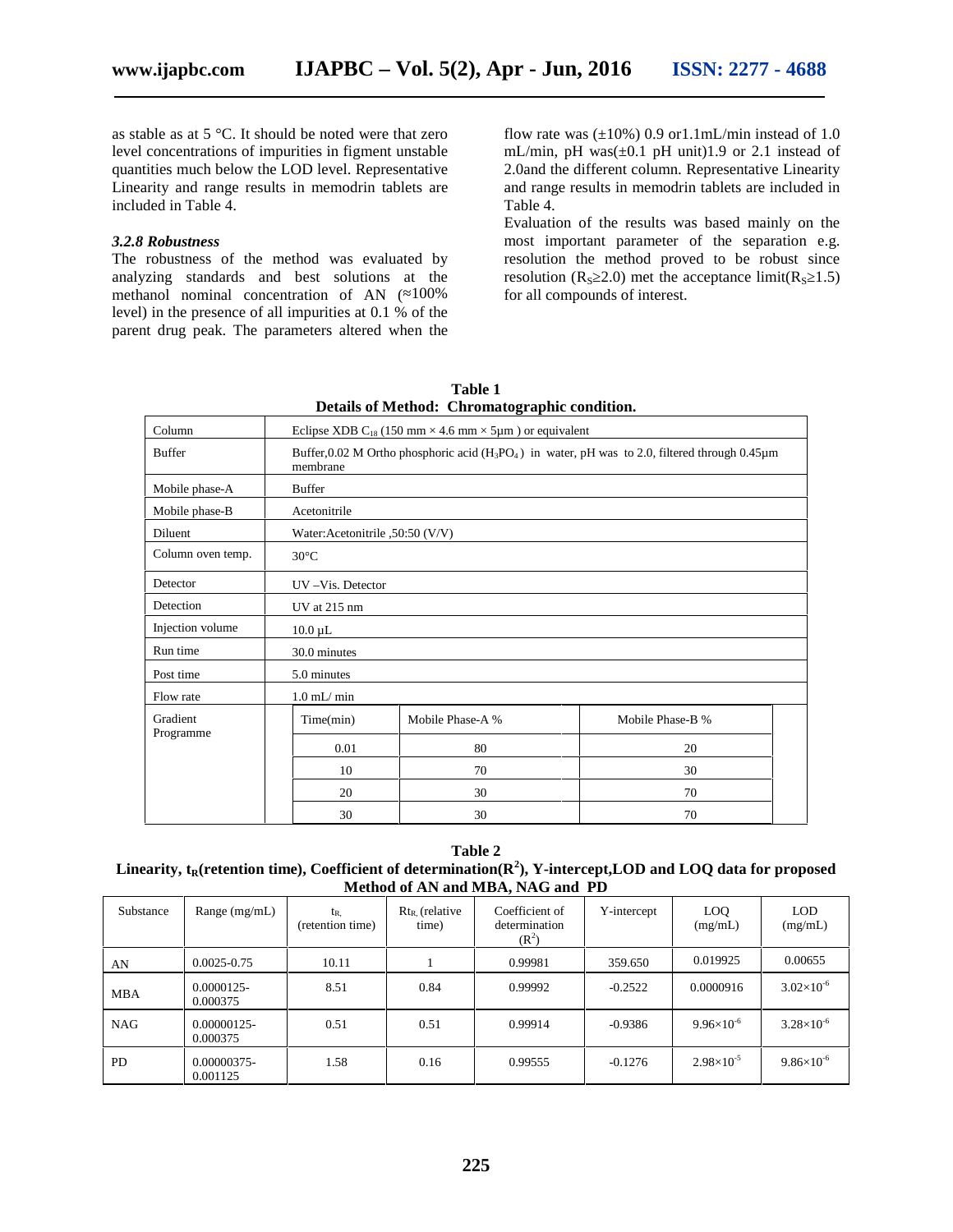|            |            |                      |        |                      |       |                | liacy and Recovery and Frecision data for proposed method of AIN and MDA, INAG and FT |       |       |
|------------|------------|----------------------|--------|----------------------|-------|----------------|---------------------------------------------------------------------------------------|-------|-------|
| Substance  | Level of % | <b>Recovery Data</b> |        | <b>Accuracy Data</b> |       | Precision Data |                                                                                       |       |       |
|            |            | Mean %               | RSD %  | Mean %               | RSD%  | SD%            |                                                                                       | RSD % |       |
|            |            |                      |        |                      |       | 1 Day          | 2 Day                                                                                 | 1 Day | 2 Day |
| AN         | 125        | 100.59               | 0.995  | 100.20               | 0.992 |                |                                                                                       |       |       |
|            | 100        | 98.17                | 0.99   | 99.36                | 0.983 | 1.72           | 5.30                                                                                  | 0.009 | 0.030 |
|            | 75         | 97.86                | 0.968  | 97.65                | 0.966 |                |                                                                                       |       |       |
|            | LOQ        | 96.12                | 0.952  | 96.05                | 0.952 | 2.934          | 2.934                                                                                 | 0.415 | 0.41  |
| <b>MBA</b> | 125        |                      |        | 101.81               | 1.007 |                |                                                                                       |       |       |
|            | 100        |                      |        | 100.19               | 0.991 | 0.16           | 0.428                                                                                 | 0.182 | 0.484 |
|            | 75         |                      | 96.29  | 0.953                |       |                |                                                                                       |       |       |
|            | LOQ        |                      | 94.91  | 0.951                | 0.147 | 0.147          | 4.97                                                                                  | 7.04  |       |
| <b>NAG</b> | 125        |                      | 101.62 | 1.006                |       |                |                                                                                       |       |       |
|            | 100        |                      |        | 97.56                | 0.966 |                |                                                                                       |       |       |
|            | 75         |                      | 94.67  | 0.937                |       |                |                                                                                       |       |       |
|            | LOQ        |                      | 90.86  | 0.908                | 0.065 | 0.067          | 6.94                                                                                  | 7.134 |       |
| <b>PD</b>  | 125        |                      |        | 98.09                | 0.971 |                |                                                                                       |       |       |
|            | 100        |                      | 95.75  | 0.947                |       |                |                                                                                       |       |       |
|            | 75         |                      | 95.16  | 0.942                |       |                |                                                                                       |       |       |
|            | <b>LOQ</b> |                      |        | 90.91                | 0.888 | 0.210          | 0.210                                                                                 | 7.04  | 7.04  |

**Table 3 Accuracy and Recovery and Precision data for proposed method of AN and MBA, NAG and PD**

| Table 4                                                                     |  |
|-----------------------------------------------------------------------------|--|
| Stability and robustness data for proposed method of AN and MBA, NAG and PD |  |

| Substance  | Stability at<br>RT for 24<br>hrs and 48<br>hrs of area<br>(LOO<br>Level) | Stability at<br>RT for 24<br>hrs and 48<br>hrs of area<br>(LOO<br>Level) | Stability at<br>$5^{\circ}$ C for 24<br>hrs and 48<br>hrs of area<br>(LOQ)<br>Level) | Stability at<br>$5^{\circ}$ C for 24<br>hrs and 48<br>hrs of area<br>(LOQ)<br>Level) | Robustness<br>Mobile phase<br>pH of 100 %<br>level of area | Robustness<br>Mobile phase<br>pH of 100 %<br>level of area | Robustness<br>Flow rate of 100<br>% level of area<br>of t <sub>R</sub> difference | Robustness<br>Flow rate of 100<br>% level of area<br>of t <sub>R</sub> difference |
|------------|--------------------------------------------------------------------------|--------------------------------------------------------------------------|--------------------------------------------------------------------------------------|--------------------------------------------------------------------------------------|------------------------------------------------------------|------------------------------------------------------------|-----------------------------------------------------------------------------------|-----------------------------------------------------------------------------------|
|            | $SD\%$                                                                   | RSD %                                                                    | $SD \%$                                                                              | RSD %                                                                                | $1.9$ pH/2.1 pH                                            | $1.9$ pH/2.1 pH                                            | 1.1/mL                                                                            | $0.9$ /mL                                                                         |
|            |                                                                          |                                                                          |                                                                                      |                                                                                      | $SD\%$                                                     | RSD%                                                       | Difference of $t_R$                                                               | Difference of $t_R$                                                               |
| AN         | 1.10                                                                     | 0.133                                                                    | 0.58                                                                                 | 0.070                                                                                | 3.28/3.28                                                  | 0.46/0.46                                                  | 0.01                                                                              | 0.01                                                                              |
| <b>MBA</b> | 1.63                                                                     | 17.36                                                                    | 0.38                                                                                 | 3.612                                                                                | 0.165/0.165                                                | 5.56/5.56                                                  | 0.01                                                                              | 0.02                                                                              |
| <b>NAG</b> | 0.07                                                                     | 7.76                                                                     | 0.0035                                                                               | 3.083                                                                                | 0.06/0.06                                                  | 6.41/6.41                                                  | 0.005                                                                             | 0.019                                                                             |
| <b>PD</b>  | 0.89                                                                     | 9.33                                                                     | 0.47                                                                                 | 4.87                                                                                 | 0.234/0.234                                                | 7.52/7.52                                                  | 0.026                                                                             | 0.002                                                                             |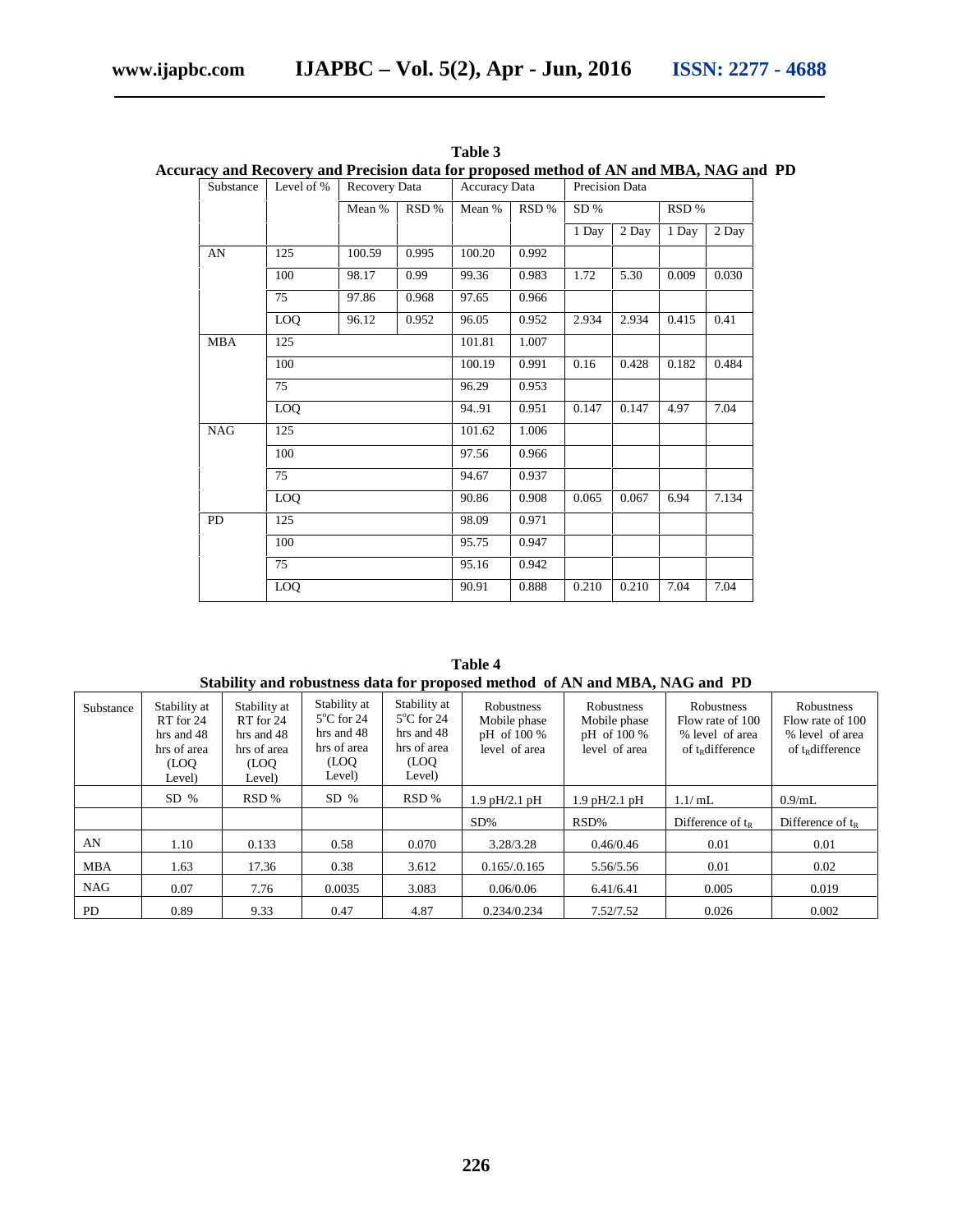

**Figure 1**

**(A)Structure of the Aniracetam,chemically1-(4-methoxybenzoyl) pyrrolidin-2-one (AN), (B)Structure of the Aniracetam related impurity 2-pyrrolidinine (PD),(C)Structure of the Aniracetam related impurities4-methoxy benzoic acid (MBA), (D)Structure of the Aniracetam related impurity4-p-anisamidobutyric acid (NAG).**



**Figure 2 Chromatograph for method development of AN and MBA,NAG,PD.**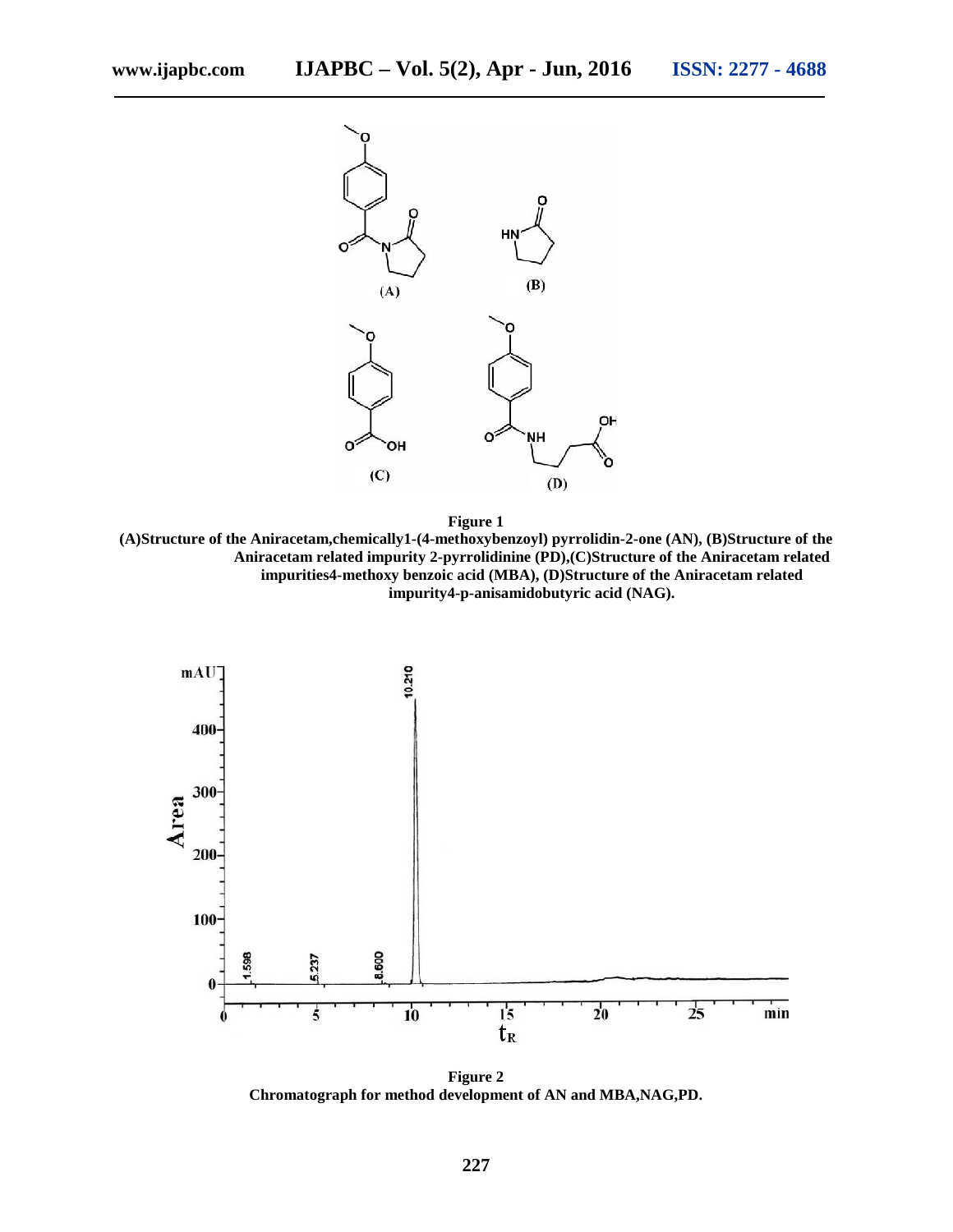

**of AN and MBA, NAG, PD.**



**Figure 4 Plot of Area** *verses* **linearity level (0.5% to 150%) of AN.**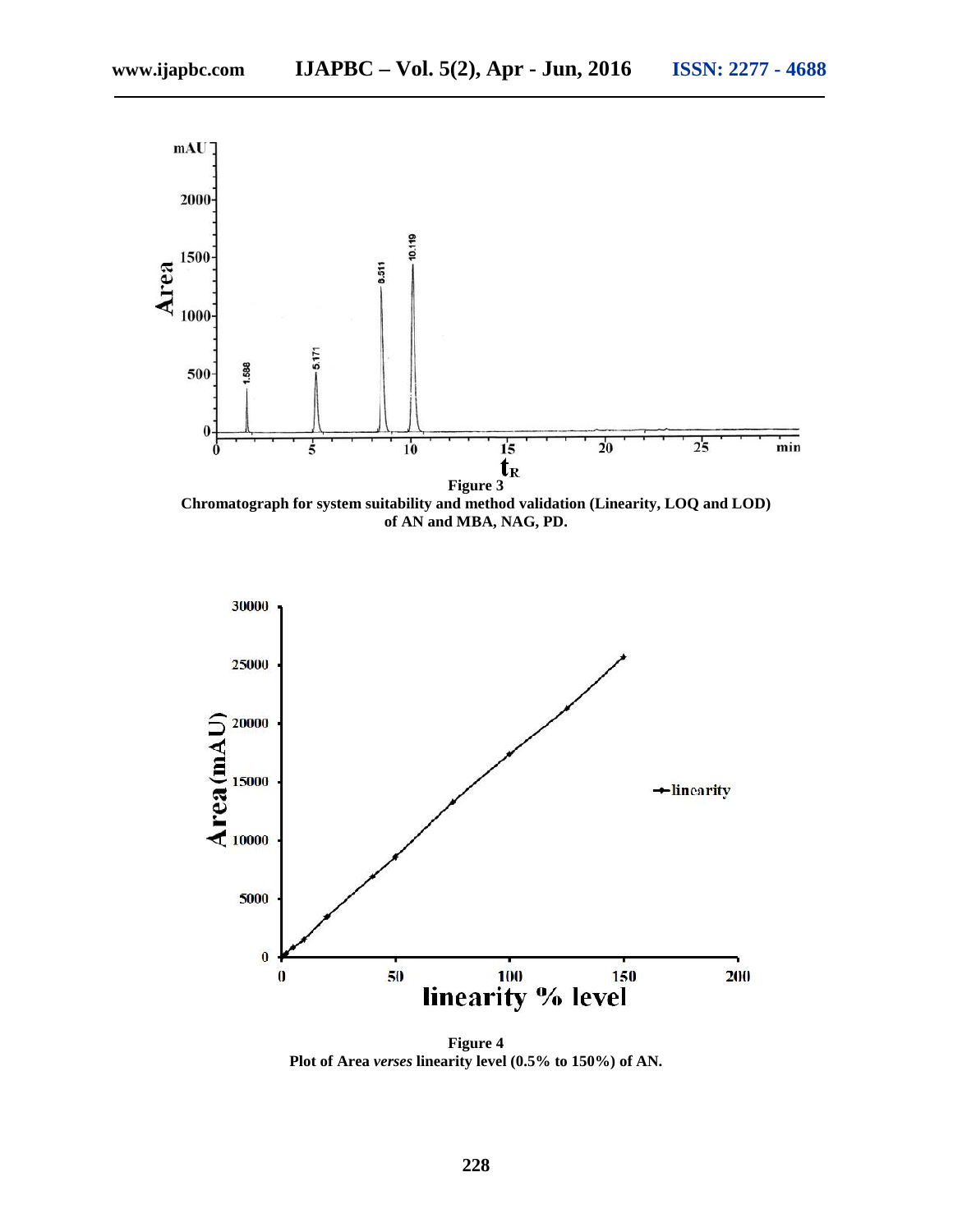

**Figure 5 Chromatograph for method validation (Accuracy, Precision and Recovery) of AN and MBA,NAG,PD.**



**Figure 6 Chromatograph of Aniracetam andrelated impurities for precision and accuracy on LOQ level of AN and MBA,NAG,PD.**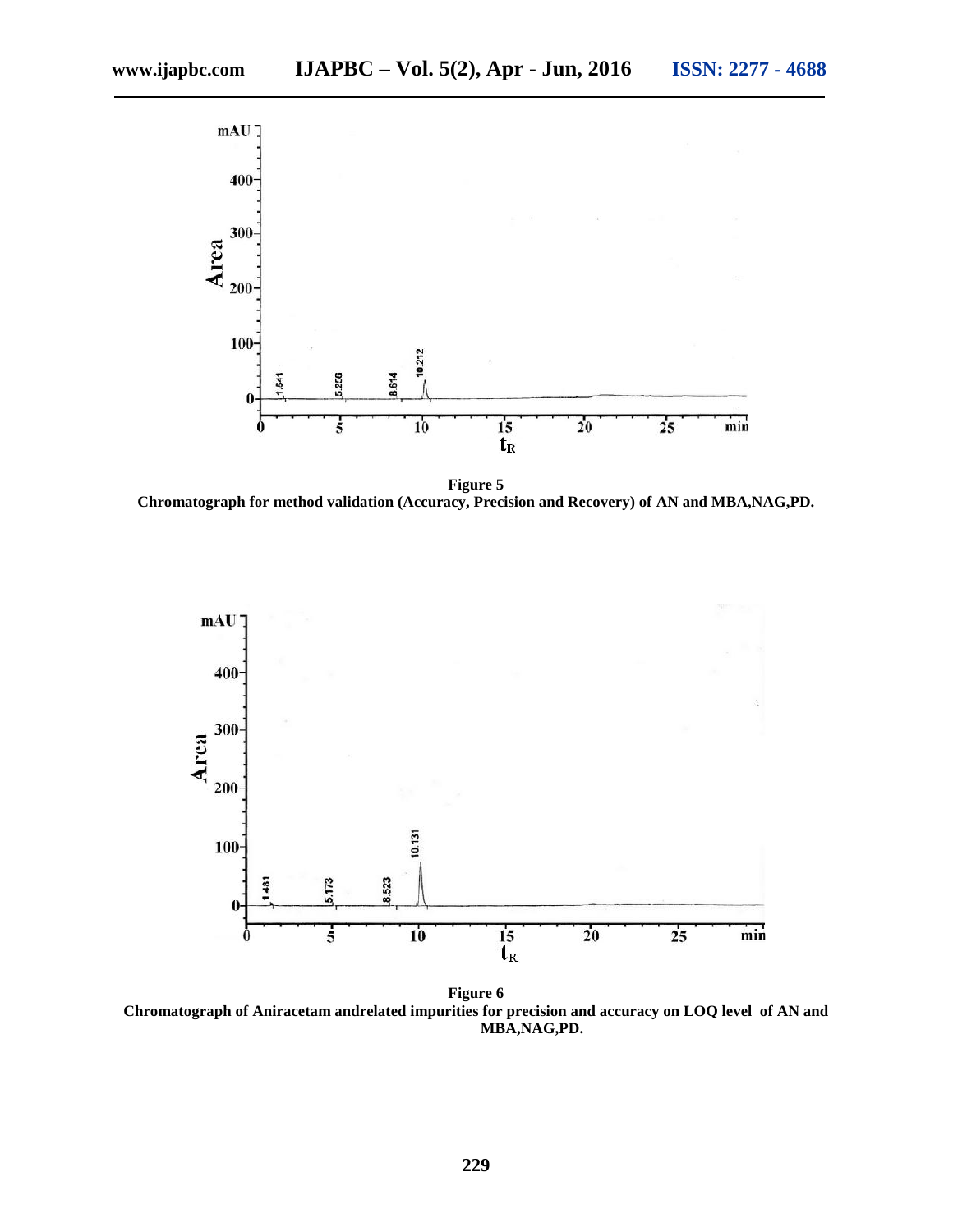

**Figure 7 Chromatograph for mixture of AN (99.5%) and MBA (0.5%) .**

#### *3.2.9 Analysis of a commercial formulation*

The validated method was used in the analysis of a commercial product containing 750mg of Aniracetam tablet representative chromatogram is shown in Fig.7.AN99.49% content was found to be of the nominal value while impurities PD,NAG and unknown impurity below the LOD values, which were much lower than the acceptance level (100% of AN).Only the impurity MBA was found to be0.50 % of (AN content 0.5mg/mL) nevertheless it was lower than the acceptance limit.

An online (IPC) synthesis for drug and drug intermediate Check drug and impurities to Aniracetam(AN), 4-Methoxy benzoic acid(MBA),N anisoylGABA(NAG), 2-pyrrolidinone(PD),online % of analysis for (IPC) monitoring in reaction and final drug analysis.

#### **4. CONCLUSION**

Reversed-phase high performance liquid chromatography method for the simultaneous determination of AN and its three related impurities PD,MBA,NAG and unknown in the bulk drug, synthesis drug and drug intermediate, and a tablet formulation was fully validated and proved to be reliable, sensitive, accurate, precise and robust. It is the first time that such method appears in the

literature and a can be useful for routine analysis and quality control of AN in relevant forms.

#### **ACKNOWLEDGEMENTS**

Authors thank Advance Analytical Research &Training Institute, Ahmedabad, India for providing instrumental facilities.

#### **Supplementary data**

All experimental data in detail are embedded in supplementary material.

#### **Abbreviations:**

- AN: Aniracetam;
- 4-Methoxy benzoic acid;
- NAG: N-anisoyl GABA;
- PD: 2-pyrrolidinone;
- API: Active pharmaceutical ingredient;
- ICH: International conference of Harmonization;
- LLOQ: Lover limit of Quantification;
- RT: Room temperature;
- 
- $t_R$ : Retention time;<br>Rt<sub>R</sub>: Relative time; Relative time:
- 
- $R_s$ : Resolution;<br> $T_f$ : Tailing factor Tailing factor;
- $R^2$ : Coefficient of determination  $\mathbb{R}^2$ :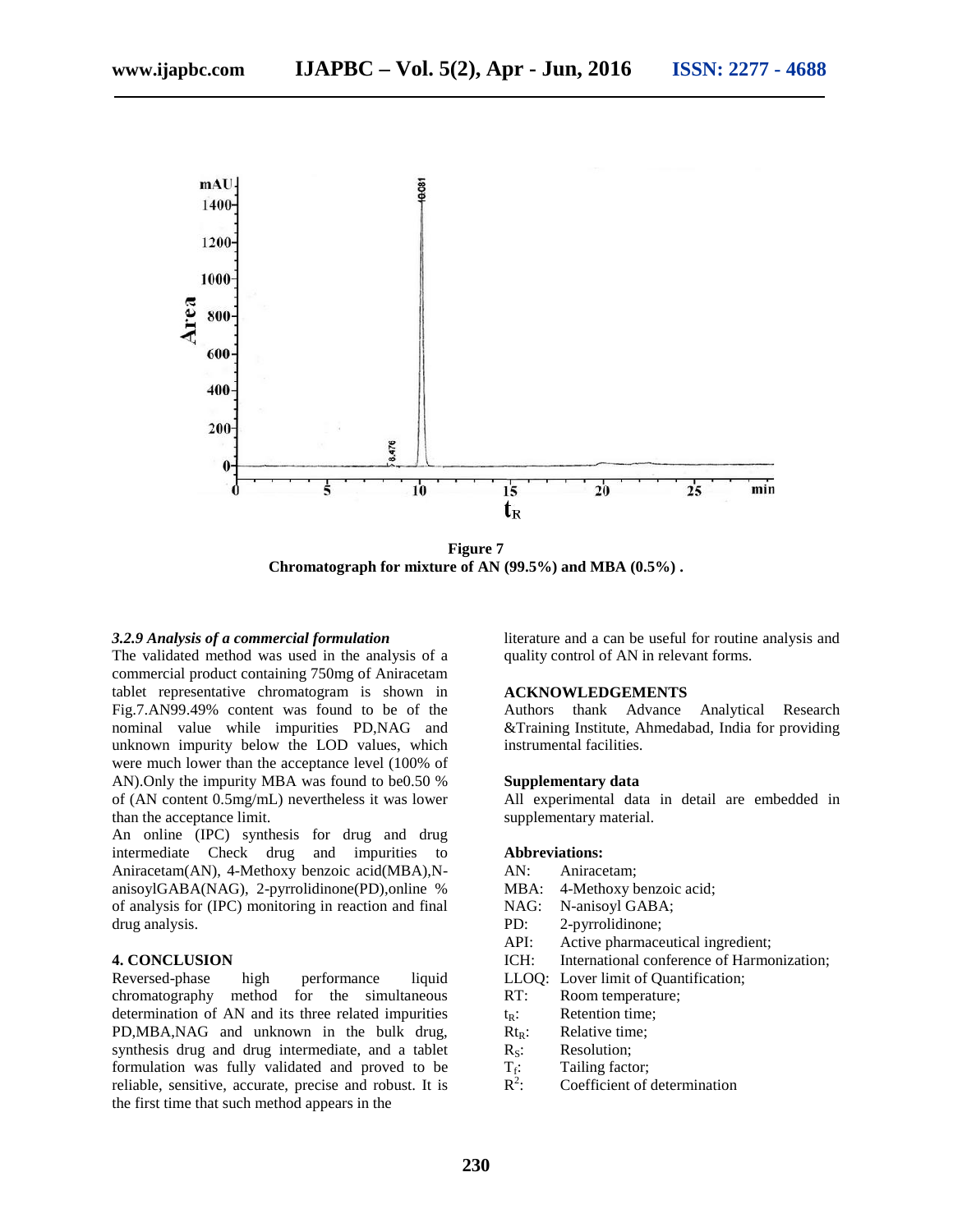#### **REFERENCES**

- 1. K Nakamura, M Shirane. Activation of the reticulothalamic cholinergic pathway by the major metabolites of aniracetam. Eur. J.Pharmacol, 1999; 380(2-3): 81 89.
- 2. K Nakamura, M Kurasawa. Aniracetam restores motivation reduced by satiation in a choice reaction task in aged rats. Pharmacol. Biochem.Behv, 2001; 68(1): 65 69.
- 3. X J Liao, J P Zhu, M Rubab, Y L Feng, R Poon. An analytical method for the measurement of acid metabolites of tryptophan-NAD pathway and related acids in urine. J. Chromatogr. B, 2010; 878(13-14): 1003 1006.
- 4. K Nakamura, M Shirane, N Koshikawa. Site specific activation of dopamine and serotonin transmission by aniracetam in the mesocorticolimbic pathway of rats. Brain Res, 2001; 897(1-2): 82 92.
- 5. K Nakamura, Aniracetam. Its Novel Therapeutic Potential in Cerebral Dysfunctional Disorders Based on Recent Pharmacological Discoveries. CNS Drug, Rev. 2002; 8(1): 70– 89.
- 6. K Nakamura, M Kurasava. Serotonergic mechanisms involved in the attentional and vigilance task performance of rats and the palliative action of aniracetam. Naunyn Schmiedebergs Arch. Pharmacol, 2000; 361(5): 521 528.
- 7. J Vaglenova, N Pandiella, N Wijiayawardhane, T Vaithianathan, S Birru, C Breese, V Suppiramaniam, C Randal. Aniracetam Reversed Learning and Memory Deficits Following Prenatal Ethanol Exposure by Modulating Functions of Synaptic AMPA Receptors. Neuropsychopharmacology, 2008; 33(5): 1071 1083.
- 8. T Ogiso, M Iwaki, T Tanino, K Ikeda, T Paku,Y Horibe, H Suzuki. Pharmacokinetics of aniracetam and its metabolites in rats. J. Pharm. Science, 1998; 87(5): 594 598.
- 9. T Ogiso, K Uchiyama, H Suzuki, M Yoshimoto, T Tanino, M Iwak, S Uno. Pharmacokinetics of Aniracetam and its metabolites in rat brain. Pharm.Bull, 2000; 23(4): 482 486.
- 10. A Guenzi, M zanethi. Determination of aniracetam and its main metabolite. N-anisoyl- GABA, in human plasma by high-performance liquid chromatography. J.Chromatogr., 1990; 530: 397 406.
- 11. H Endo, T Tajjima, H Yamada, A Lgata, Y Yamamoto, H Tsuchida, Y Nakashima, Y Suzuki, H Ikari, A Lguchi. Pharmacokinetic study of aniracetam in elderly patients with

cerebrovascular disease. Behav Brain Res, 1997; 83(1-2): 243 244.

- 12. Thomas W Elston, Ashvini Pandian, Gregory D Smith, Andrew J Holley, Nanjing Gao, and Joaquin N Lugo, Philip Allen. Aniracetam Does not Alter Cognitive and Affective Behavior in Adult C57BL/6J Mice, 2014; 9(8): PMC4123976
- 13. Alifiya s Rajkotwala, Shaikh sirajaddin s, Dr zarna R Dedania, Dr Ronak R, Dedania and Dr Vijendrasamy. QbD Approach to Analytical Method development and validation of Piracetam by HPLC. world journal of pharmacy and pharmaceutical sciences, 2016; 5(5): 1771- 1784.
- 14. Barkat K, Mahmuod Ahmad Muhummad usma, Muhammad sohail. Development of a simple chromatographic Method for the Determination of piracetam in human plasma and Its pharmacokinetic valuation. 2014; 64(7):384-8.
- 15. K OE remin , Y S Kudrin, P M Klodt, K S Raevskii. Effect of aniracetam on monoaminergic brain systems in C57/bl mice. Neuroctem. J., 2007; 1(1): 70 73.
- 16.J Zhang, J Liang, Y Tian , Z Zhang, Y Chen. Sensitive and selective liquid chromatography– tandem mass spectrometry method for the quantification of aniracetam in human plasma. J. Chromatogr. B, 2007; 858: 129 134.
- 17. Y Li, D Hu, Y San. Content determination of aniracetam in aniracetam inclusion complex by HPLC. Artif Cells Blood Substit Immobil. Biotechnol, 2009; 37(3): 143 145.
- 18. G Papandreou, K Zorpas, H Archontak. Development and validation of a liquid chromatographic method for the simultaneous determination of aniracetam and its related substances in the bulk drug and a tablet formulation. J. Pharm. Biomed. Anal, 2011; 56(3): 615 622.
- 19. S Cai, L Wang. Determination of aniracetam's main metabolite N-anisoyl-GABA in human plasma by LC–MS/MS and its application to a pharmacokinetic study. J. Chromatogr. B, 2012; 897: 50 54.
- 20. International Conferences on Harmonization of Technical Requirements for the Registration of pharmaceutical for human use(ICH) , Guideline Q2 (R) -validation of Analytical procedures. Text and Methodology (last reviewed at 3/1/2011)
- 21. D M Bliesner. Validating chromatographic method A Practical Guide. Wiley New Jersey USA, 2007; 97 130.